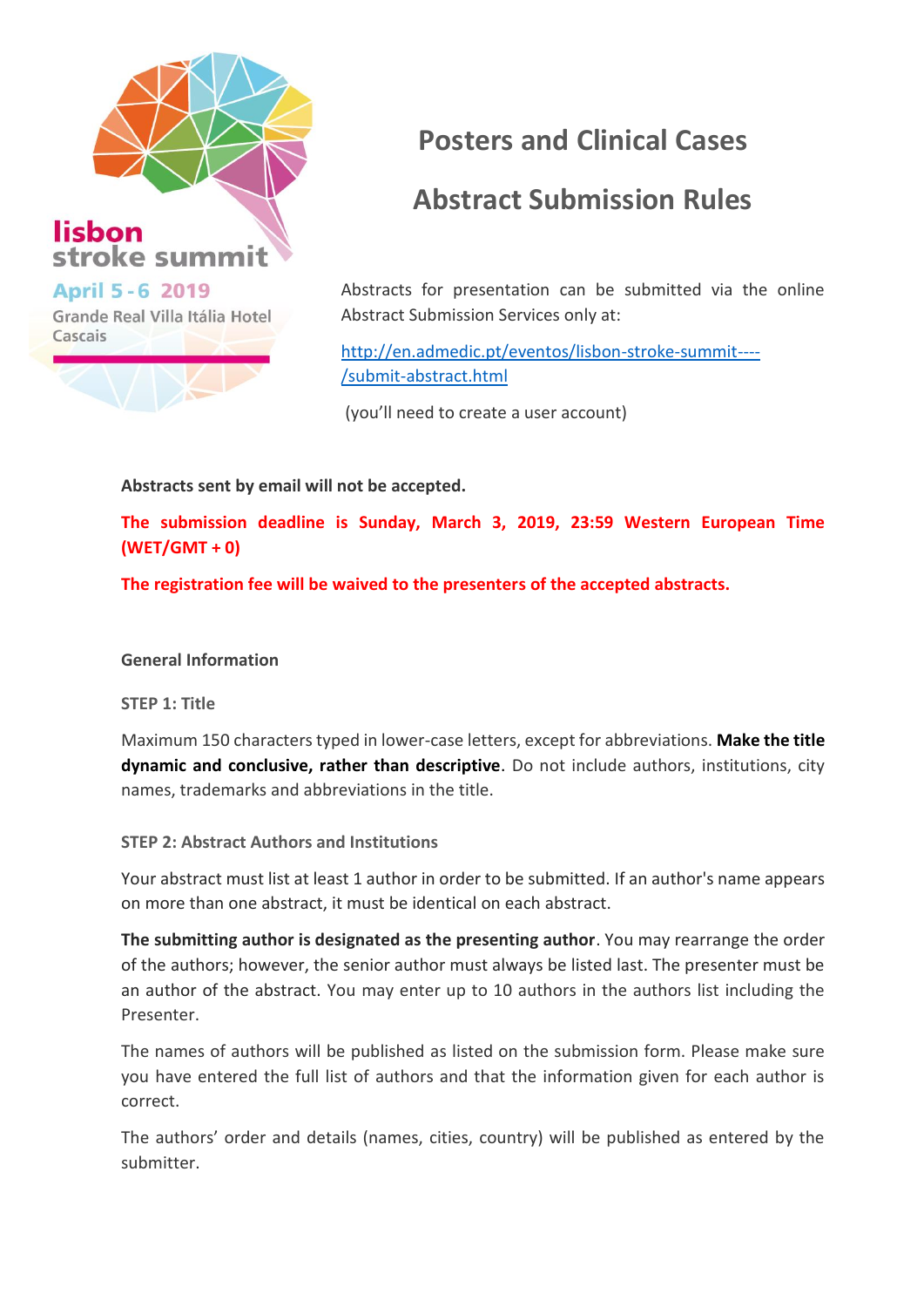All correspondence will be sent only to the submitting author.

The submitter certifies that he/she has permission from all persons entered as co-authors in this abstract and that they are aware that their names will appear in all publications**.** The submitter signs and accepts responsibility for the present rules for submission and presentation on behalf of all co-authors.

#### **STEP 3: Abstract Content**

All abstracts must be submitted (and will be presented) in **English** using **British English spelling** with accurate grammar and spelling suitable for publication.

Abstracts must contain **original material** neither published nor presented elsewhere prior to the Lisbon Stroke Summit 2019 (in print or electronically).

**Abstracts may have the following identifiable sections, but they are not mandatory**:

- **Background**
- **Objectives**
- **Methods/Clinical case**
- **Results**
- **Conclusion(s)**

The maximum abstract size is 25 lines (1 800 characters). The character limit does not include the title and the authors. Only the abstract text, table and spaces are taken into account. Do not begin sentences with numerals.

Abbreviations may be used after they are spelled out or defined. **Is strictly prohibited the use of commercial drug names, brands and registered trademarks as well as company names, web sites and email addresses. Use generic names for all therapeutic agents.** 

#### **Abstract Result**

Abstract grading is blinded for review by 2 to 6 members of the Scientific Committee. Abstracts are selected on the basis of scientific merit. Each member of Scientific Committee is selected to review abstracts that best fits their expertise.

Abstracts submitted for consideration must be an original idea, concept, or an improvement or revision of a previous idea. Submissions are peer-reviewed for scientific content, logical presentation, and current interest of the topic to the scientific community.

The final selection will be made by the Lisbon Stroke Summit Scientific Committee in March 2019 and all abstract submitters will be notified by e-mail about the outcome (accepted or not accepted) of the review and selection process.